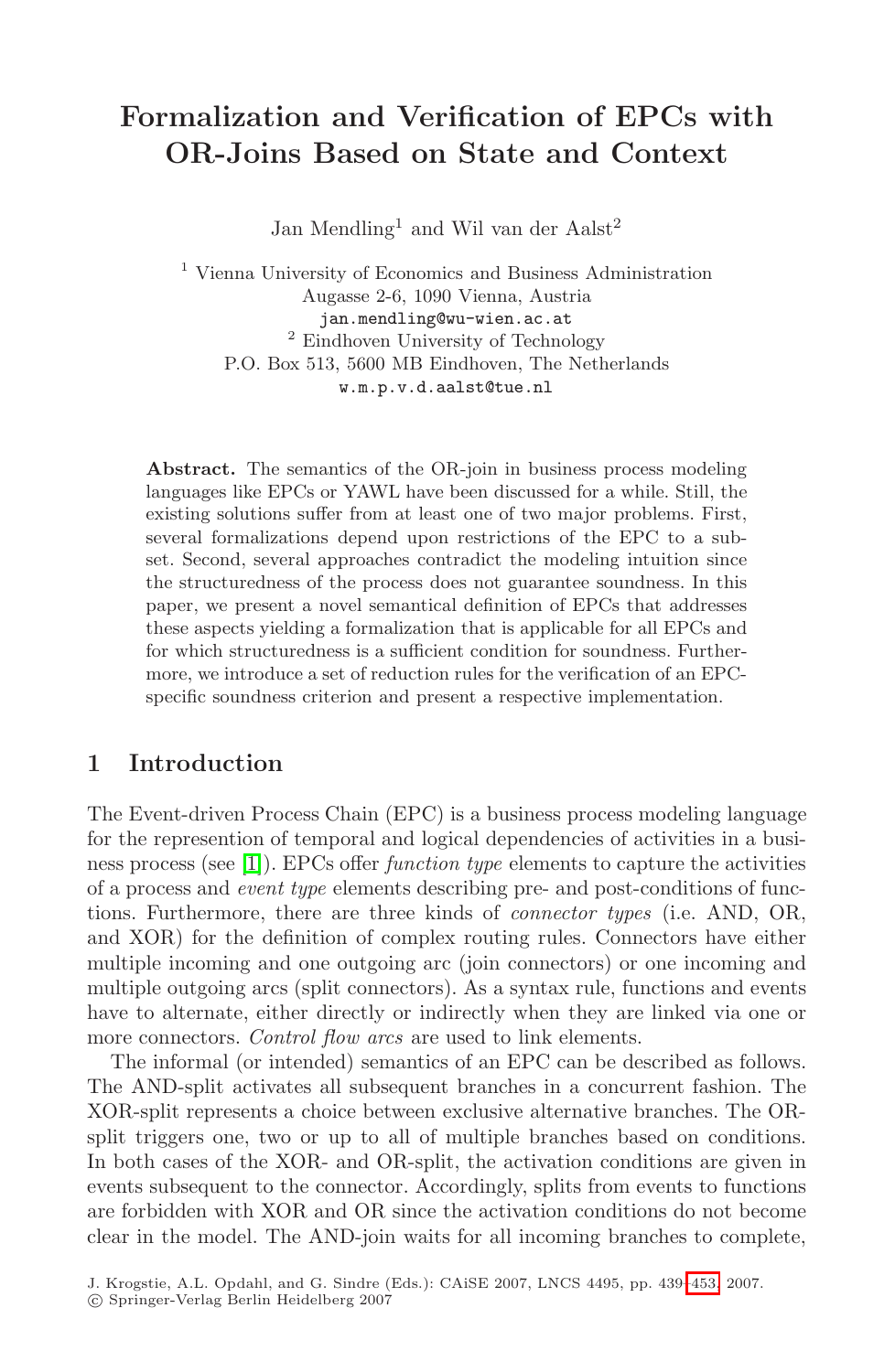#### 440 J. Mendling and W. van der Aalst

then it propagates control to the subsequent EPC element. The XOR-join merges alternative branche[s](#page-13-1). The  $OR-join$  synchroni[ze](#page-13-0)s [al](#page-13-2)l active incoming branches, i.e., it needs to know whether the incoming branches may receive tokens in the future. This feature is called non-locality since the state of all (transitive) predecessor nodes has to be considered.

Since the informal description cannot be directly translated into proper semantics (see [2]), EPCs arguably belong to those process modeling languages for which state based correctness criteria such as soundness are not directly applicable. Instead, several authors have proposed to consider structuredness of the process gr[ap](#page-13-3)[h](#page-13-4) as an alternative criterion for correctness (see e.g. [3,4,5]). Essenti[all](#page-13-2)y, in a structured process model each s[pl](#page-1-0)it connector matches a join connector of the same type and loops have one XOR-join as entry and one XOR-split as exit point. These building blocks can be nested an[d e](#page-1-1)xtended with sequences of functions and events. The structuredness of a process model can be tested by repeatedly applying reduction rules that collapse several nodes of the respective building blocks. If the reduction yields a single node for the whole process, the model is structured. While structuredness represents a sufficient condition for soundness of Petri nets (see  $[6,7]$ ), the application of reduction rules to EPCs such as proposed in [5] rather represents a heuristic. Figure 1 gives an example of a structured EPC that can be reduced to a single node by first collapsing the two OR-blocks, the AND-block, and then the loop. The EPC of Figure 2 extends this model with two additional start events e4 and e5. Due to the introduction of the OR-joins c9 and c10, there are only two structured blocks left between  $c3$  and  $c4$  and between  $c5$  and  $c6$ . Still, if we assume that the start event  $e1$  is always triggered, there is no problem to execute this unstructured EPC. If the start event e4 is triggered, it will synchronize with the first loop entry at c1.

Against this background, we present a novel EPC semantics definition that has the following qualities. First, it is applicable for all EPCs that are syntactically

<span id="page-1-0"></span>

blocks  $c2 - c5$  and  $c3 - c4$  on a loop

<span id="page-1-1"></span>**Fig. 1.** A structured EPC with two OR-**Fig. 2.** An unstructured EPC with one OR-block  $c3 - c4$  and an OR loop entry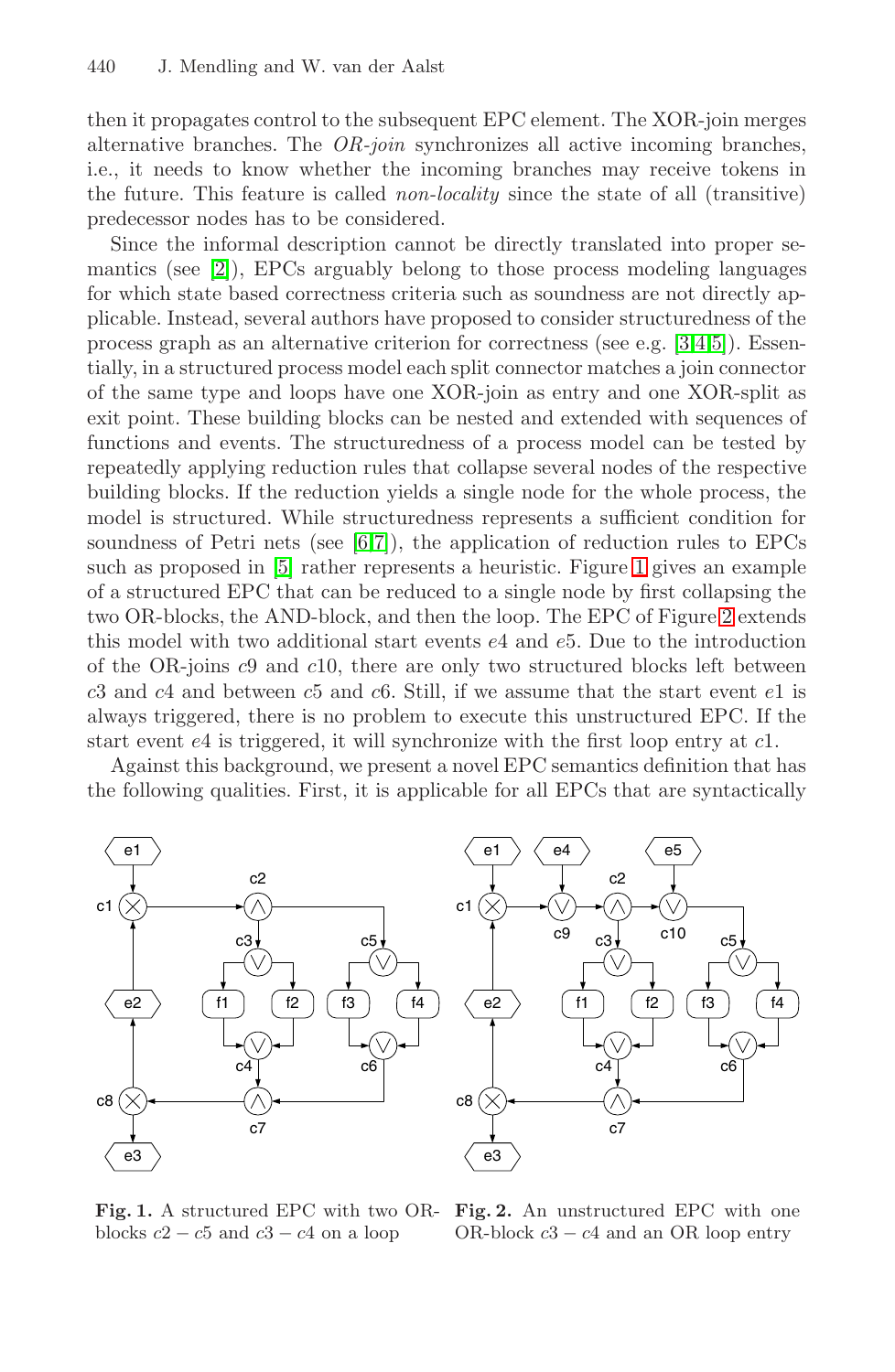correct while several existing proposals restrict themselves only to a subset. Second, for [th](#page-4-0)is new semantics structuredness is a sufficient condition for soundness. This aspect is of central importance both for the i[ntu](#page-10-0)ition of the semantics and for the efficient verification based on reduction rules. The remainder of this paper is structured as follows. In Section 2 we use the EPCs of Figures 1 and 2 as a running example to discuss related work on process modeling languages with OR-joins, i.e. EPCs an[d Y](#page-12-0)AWL, in particular. This discussion reveals that none of the existing formalizations captures both the complete set of syntactically correct EPCs and at the same time supports the intuition that structured models are sound. In Section 3 we give an EPC syntax definition and present our novel EPC semantics definition based on state and context. In Section 4 we elaborate on the relationship of structuredness and soundness showing that a structured EPC is indeed sound according to the new semantics. This is an important result that makes the sema[nt](#page-13-5)ics also a candidate for the formalization of YAWL nets without cancellation areas. Section 5 concludes the paper and gives a[n o](#page-13-6)utlook on future research.

### **2 Related Research**

The transformation to Petri nets plays an importa[nt](#page-13-7) [r](#page-13-7)ole in early EPC formalizations. A problem of these approaches is their restriction to a subset of EPCs. The first concept is presented by Chen and Scheer [8] who define a mapping of structured EPCs with OR-blocks to colored Petri nets. A similar proposal is [r](#page-13-8)epeated by Rittgen [9]. Yet, while these first Petri net semantics provide a formalization for structured EPCs such as in Figure 1, it does not provide semantics for OR-joins in unstructured EPCs.

The transformation approach by Langner, Schneider, and Wehler [10] maps EPCs to Boolean nets, a variant of [co](#page-1-1)lored Petri nets whose token colors are 0 [\(ne](#page-13-9)gative token) and 1 (positive token). A connector propagates both negative and positive tokens according to its logical type. This mechanism is able to capture the non-local synchronization semantics of the OR-join similar to dead-path elimination (see [11]). A drawback is that the EP[C sy](#page-13-10)ntax has to be restricted: arbitrary structures are not allowed. If there is a loop it must have an XOR-join as entry point and an XOR-split as exit point which are both mapped to one place in the resulting Boolean net. As a consequence, this approach does not provide semantics for the unstructured EPC in Fig[ure](#page-13-10) 2.

V[an d](#page-14-1)er Aalst [12] presents an approach to derive Petri nets from EPCs. While this mapping provides clear semantics for XOR- and AND-connectors as well as for the OR-split, it does not cover the OR-join. Dehnert presents an extension of this approach by mapping the OR-join to a Petri net block [13]. Since the resulting Petri net block may not necessarily synchronize multiple tokens at runtime (i.e., a non-deterministic choice), its state space is larger than the actual state space with synchronization. Based on the so-called relaxed soundness criterion it is possible to check whether a join should synchronize (cf. [13]).

Nüttgens and Rump  $[14]$  define a transition relation for EPCs that addresses also the non-local semantics of the OR-join, yet with a problem: the transition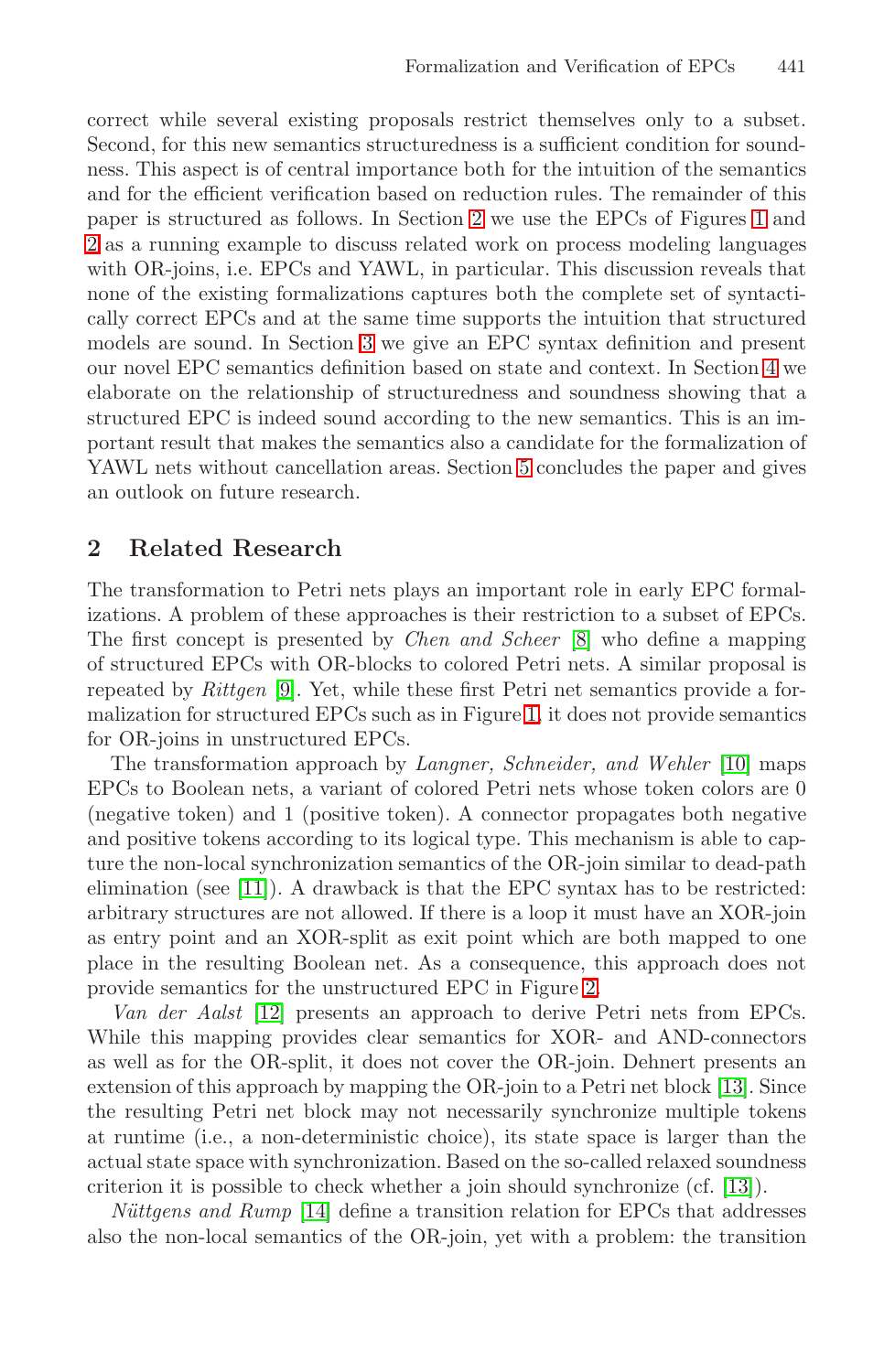#### 442 J. [Me](#page-13-11)ndling and W. van der Aalst

relation for the OR-join refers to itself under negation. Van der Aalst, Desel, and Kindler show, that a fixed point for this transition relation does not always exist [15]. They present an example to prove the opposite: an EPC with two OR-joins on a circle waiting for each other. This vicious circle is the starting point for the work of Kindler towards a sound mathematical framework for the definition of non-local semanti[cs](#page-1-1) for EPCs [2]. The technical problem is that for the OR-join transition relation R depends upon R itself in negation. [Inst](#page-14-2)ead of defining one transition relation, he considers a pair of transition relations  $(P, Q)$  on the state space  $\Sigma$  of an EPC and a monotonously decreasing function R. Then, a function  $\varphi((P,Q)) = (R(Q), R(P))$  has a least and a greatest fixed point. P is called pessimistic transition relation and Q optimis[tic](#page-14-3) transition relation. An EPC is called *clean*, if  $P = Q$ . For most EPCs, this is the case. Some EPCs such as the vicious circle EPC are unclean since the pessimistic and the optimistic semantics do not coincide. The EPC of Figure 2 belongs to the class of unclean EPCs.

Van der Aalst and Ter Hofstede d[efin](#page-14-4)e a workflow language called YAWL [16] which also offers an OR-join with non-local semantics. The authors propose a definition of the transition relation  $R(P)$  with a reference to a second transition relation P that ignores all OR-joins. A similar semantics that is calculated on history-logs of the process is proposed by Van Hee et al. in [17]. Mendling, Moser, and Neumann relate EPCs to YAWL by the help of a transformation [18]. Even though this definition provides semantics for the full set of models, it yields a deadlock if the OR-joins c4 and c6 are activa[ted.](#page-14-5) In cases of chained OR-joins, there might be a lack of synchronization (see [19]). Motivated by these problems Wynn et al., present a novel approach based on a mapping to Reset nets. Whether an OR-join can fire (i.e.  $R(P)$ ) is decided depending on (a) a corresponding Reset net (i.e.  $P$ ) that treats all OR-joins as XOR-joins and (b) a predicate called superM [th](#page-13-5)[at](#page-13-7) hinders firing if an OR-join is on a directed path from an[ot](#page-13-11)[her](#page-14-2) [en](#page-14-5)abled OR-join. In particular, the Reset net is evaluated using backward search techniques that grant coverability to be decidable (see [21,22]). A respective verification approach for YAWL nets is presented in [23]. The approach based on Reset nets provides interesting semantics but in some cases a[lso](#page-14-4) leads to deadlocks, e.g. if the OR-joins c4 and c6 are activated.

Table 1 summarizes existing work o[n th](#page-13-0)e formalization of the OR-join. Several early approache[s d](#page-13-0)efine syntactical restrictions such as OR-splits to match corresponding OR-joins or models to be [ac](#page-14-6)[yc](#page-13-4)lic (s[ee \[](#page-14-6)8,10]). Newer approaches impose little or even no restrictions (see [2,16,23]), [but](#page-13-4) exhibit unexpected behavior for OR-block refinements on loops with further OR-joins on it.

In the following section, we propose a novel semantics definition that provides soundness for structured EPCs without restricting the set of models based on the concepts reported in [19]. For verification we follow a reduction rules approach similar to the one proposed in Sadiq  $\mathcal C$  Orlowska [3]. Unfortunately, the verification algorithm presented in [3] turned out to be incorrect since the set of reduction rules provided was shown to be incomplete [24,7]. In [24] there was an attempt to repair this by adding additional reduction rules. In [7] it was shown that the considered class of process models coincides with the well-known class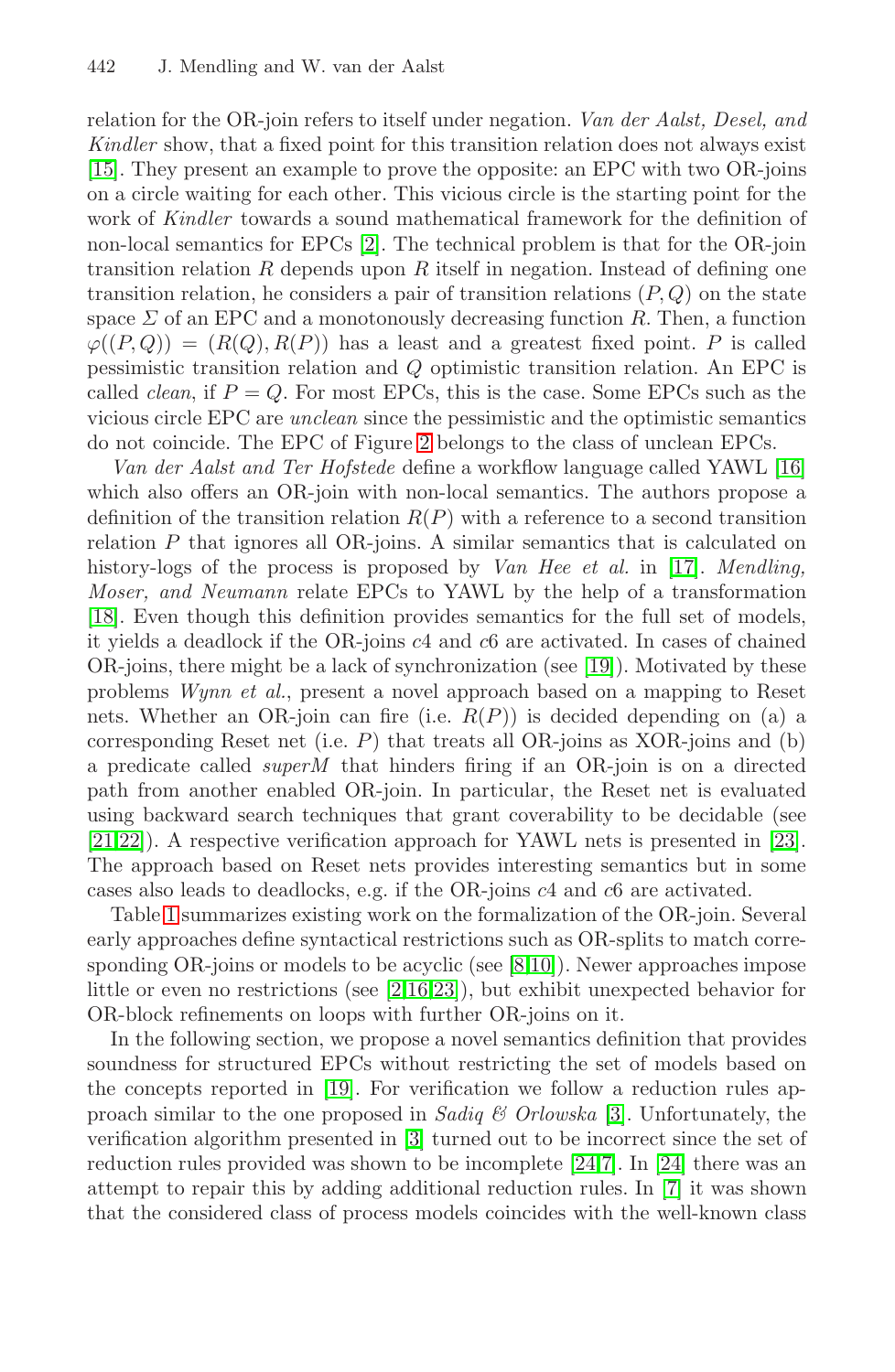| OR-join semantics                        | Restricted to           | Correctness of structured models            |
|------------------------------------------|-------------------------|---------------------------------------------|
| Chen et al. [8]                          | structured EPCs correct |                                             |
| Languer et al. $[10]$                    | structured EPCs correct |                                             |
| Kindler [2]                              | $clean$ $EPCs$          | correct (no proof available)                |
| van der Aalst et al. [16] no restriction |                         | potential deadlock, lack of synchronization |
| Wynn et al. [23]                         | no restriction          | potential deadlock                          |

**Table 1.** Overview of OR-join semantics and their limitations

<span id="page-4-0"></span>of free-choice nets for which a compact and complete set of reduction rules exist [6]. Moreover, using the well-known Rank Theorem for free-choice nets it is possible to find any errors in polynomial time for the class of workflow considered in [3] extended with loops. A set of reduction rules for EPCs was first mentioned in van Dongen, van der Aalst, and Verbeek [5]. Still, their reduction rules are not related to a semantics definition of EPCs, but rather given as heuristics. In this paper, we extend this work by relating reduction rules to EPC soundness and provide specific rules to deal with multiple start and end events.

## **3 EPC Syntax and Semantics**

#### **3.1 EPC Syntax**

There is not only one, but there are several approaches towards the formalization of EPC syntax because the original paper introduces them only in an informal way (see [1]). The subsequent syntax definition of EPCs is an abbreviation of a more elaborate definition given in [19] that consolidates prior work.

**Definition 1 (EPC Syntax).** A flat  $EPC = (E, F, C, l, A)$  consists of four pairwise disjoint and finite sets  $E, F, C$ , a mapping  $l : C \rightarrow \{and, or, xor\}$ , and a binary relation  $A \subseteq (E \cup F \cup C) \times (E \cup F \cup C)$  such that

- An element of E is called *event.*  $E \neq \emptyset$ .
- An element of F is called function.  $F \neq \emptyset$ .
- $-$  An element of  $C$  is called *connector*.
- The mapping l specifies the type of a connector  $c \in C$  as and, or, or xor.
- A defines the control flow as a coherent, directed graph. An element of A is called an *arc*. An element of the union  $N = E \cup F \cup C$  is called a *node*.

In order to allow for a more concise characterization of EPCs, notations are introduced for incoming and outgoing arcs, paths, and several subsets.

**Definition 2 (Incoming and Outgoing Arcs, Path).** Let N be a set of nodes and  $A \subseteq N \times N$  a binary relation over N defining the arcs. For each node  $n \in N$ , we define the set of incoming arcs  $n_{in} = \{(x, n)|x \in N \wedge (x, n) \in A\},\$ and the set of outgoing arcs  $n_{out} = \{(n,y)|y \in N \wedge (n,y) \in A\}$ . A path  $a \hookrightarrow b$ refers to a sequence of nodes  $n_1, \ldots, n_k \in N$  with  $a = n_1$  and  $b = n_k$  such that for all  $i \in 1, ..., k$  holds:  $(n_1, n_2), ..., (n_i, n_{i+1}), ..., (n_{k-1}, n_k) \in A$ . This includes the empty path of length zero, i.e., for any node  $a : a \hookrightarrow a$ .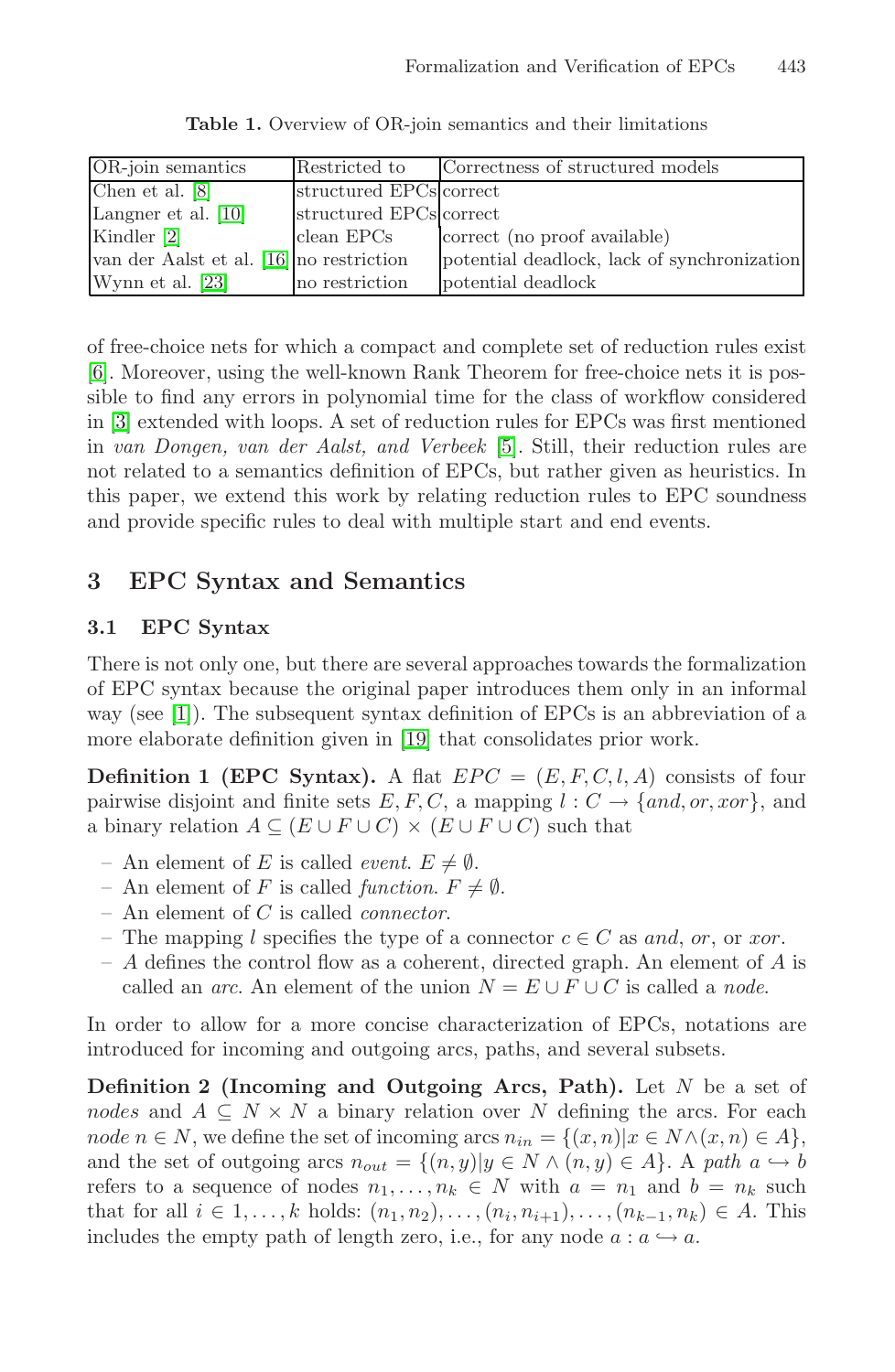<span id="page-5-0"></span>**Definition 3 (Subsets).** For an *EPC*, we define the following subsets of its nodes and arcs:

- $-E_s = \{e \in E \mid |e_{in}| = 0\}$  being the set of star[t-ev](#page-14-4)ents,  $E_{int} = \{e \in E \mid |e_{in}| = 1 \land |e_{out}| = 1\}$  being the set of intermediate-events,  $E_e = \{e \in E \mid |e_{out}| = 0\}$  being the set of end-events.
- $A_s \subseteq \{(x, y) \in A \mid x \in E_s\}$  as the set of start-arcs,  $A_{int} \subseteq \{(x, y) \in A \mid x \notin E_s \land y \notin E_e\}$  as the set of intermediate-arcs, and  $A_e \subseteq \{(x, y) \in A \mid y \in E_e\}$  as the set of end-arcs.

In contrast to other approaches, we assume only a very limited set of constraints for a EPC to be correct. For an extensive set of constraints see e.g. [19].

**Definition 4 (Syntactically Correct EPC).** An  $EPC = (E, F, C, l, A)$  is called syntactically correct, if it fulfills the requirements:

- 1. EPC is a directed and coherent graph such that  $\forall n \in N : \exists e_1 \in E_s, e_2 \in E_e$ such that  $e_1 \hookrightarrow n \hookrightarrow e_e$
- 2.  $|E| \geq 2$ . There are at least two events in an EPC.
- 3. Events have at most one incoming and one outgoing arc.  $\forall e \in E : |e_{in}| \leq 1 \wedge |e_{out}| \leq 1.$
- 4. Functions have exactly one incoming and one outgoing arcs.  $\forall f \in F : |f_{in}| = 1 \land |f_{out}| = 1.$
- 5. Connectors have one incoming and multiple outgoing arcs or multiple incoming and one outgoing arc.  $\forall c \in C : (|c_{in}| = 1 \land |c_{out}| > 1) \lor (|c_{in}| >$  $1 \wedge |c_{out}| = 1$ ). If a connector does not have multiple incoming or multiple outgoing arcs, it is treated as if it was an event.

#### **3.2 EPC Semantics Based on State and Context**

In this subsection, we introduce a novel formalization of the EPC semantics. The principal idea of these semantics lends some concepts from Langner, Schneider, and Wehler [10] and adapts the idea of Boolean nets with true and false tokens in an appropriate manner. The reachability graph that we will formalize afterwards depends on the state and the context of an EPC. The state of an EPC is basically an assignment of positive and negative tokens to the arcs. Positive tokens signal which functions have to be carried out in the process, negative tokens indicate which functions are to be ignored. In order to signal OR-joins that it is not possible to have a positive token on an incoming branch, we define the context of an EPC. The context assigns a status of wait or dead to each arc of an EPC. A wait context indicates that it is still possible that a positive token might arrive; a dead context status means that no positive token can arrive anymore. For example, XOR-splits produce a dead context on those output branches that are not taken and a wait context on the output branch that receives a positive token. A dead context at an input arc is then used by an OR-join to determine whether it has to synchronize with further positive tokens or not.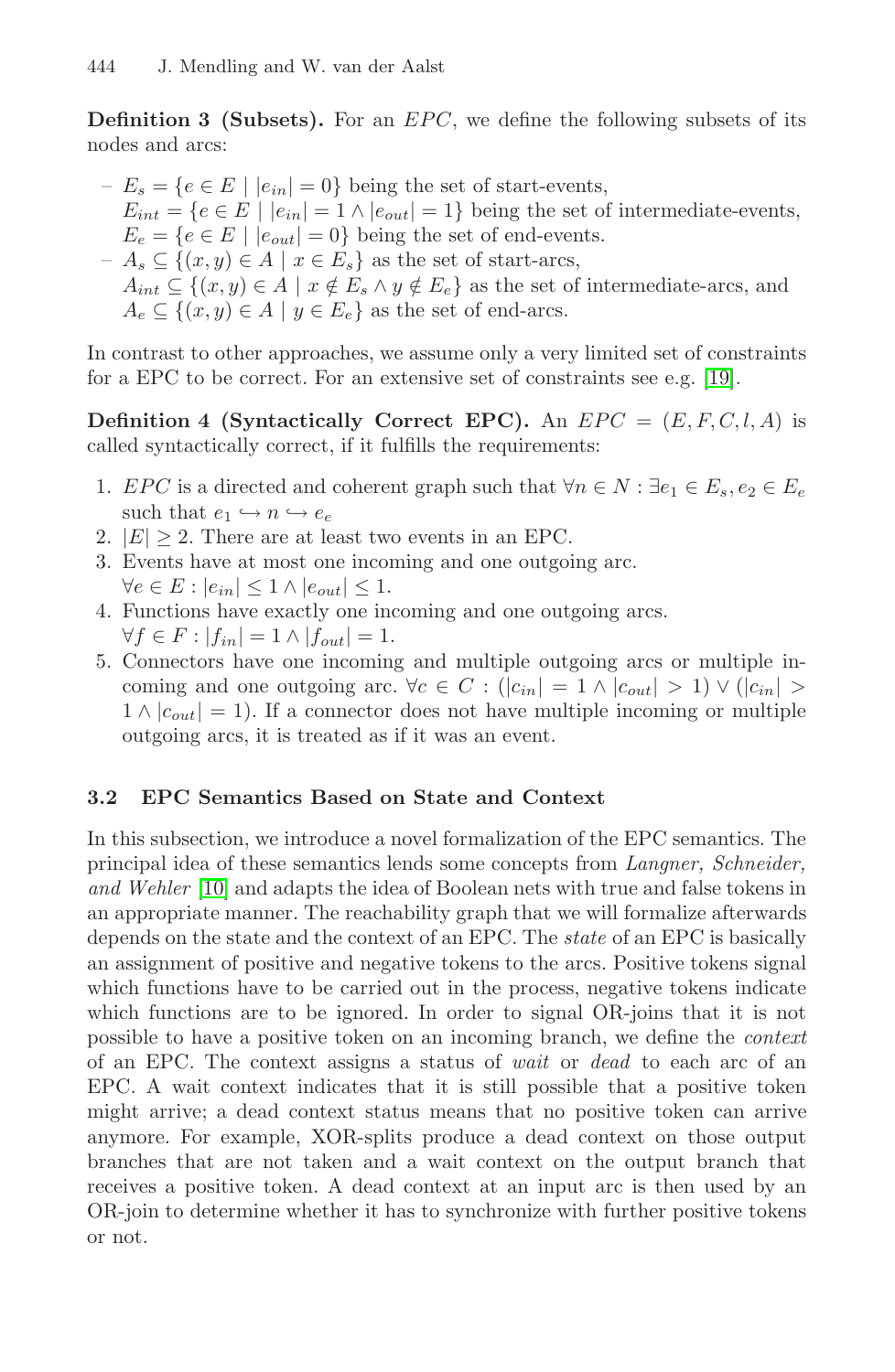**Definition 5 (State and Context).** For an  $EPC = (E, F, C, l, A)$  the mapping  $\sigma : A \to \{-1, 0, +1\}$  is called a state of an *EPC*. The positive token captures the state as it is observed from outside the process. It is represented by a black circle. The negative token depicted by a white circle with a minus on it has a similar semantics as the negative token in the Boolean nets formalization. Arcs with no state tokens on them have no circle depicted. Furthermore, the mapping  $\kappa : A \to \{wait, dead\}$  is called a context of an *EPC*. A wait context is represented by a w and a dead context by a d next to the arc.

In contrast to Petri nets we distinguish the terms marking and state: the term marking refers to state  $\sigma$  and context  $\kappa$  collectively.

**Definition 6 (Marking of an EPC).** For a syntactically correct EPC the mapping  $m : A \to \{-1, 0, +1\} \times \{wait, dead\}$  is called a marking. The set of all markings [M](#page-14-7) of an EPC is called marking space with  $M = A \times \{-1, 0, +1\} \times$  $\{wait, dead\}$ . The projection of a given marking m to a subset of arcs  $S \subseteq A$  is referred to as m<sub>S</sub>. If we refer to the  $\kappa$ - or the  $\sigma$ -part of m, we write  $\kappa_m$  and  $\sigma_m$ , respectively, i.e.  $m(a)=(\sigma_m(a), \kappa_m(a)).$ 

The propagation of context status and state tokens is arranged in a four phase cycle:  $(1)$  dead context,  $(2)$  wait context,  $(3)$  negative token, and  $(4)$  positive token propagat[ion.](#page-14-7) Whether a node is enabled and how it fires is illustrated in Figure 3. A formalization of the transitions for each phase is presented in [25].

- 1. In the first phase, all dead context information is [pro](#page-14-7)pagated in the EPC until no new dead context can be derived.
- 2. Then, all wait context information is propagated until no new wait context can be derived. It is necessary to have two phases (i.e., first the dead context propagation and then the wait context propagation) [in o](#page-14-8)rder to avoid infinite cycles of context changes (see [25]).
- 3. After that, all negative tokens are propagated until no negative token can be propagated anymore. This phase cannot r[un](#page-6-0) into an endless loop (see [25]).
- 4. Finally, one of the enabled nodes is selected and propagates positive tokens leading to a new iteration of the four phase cycle.

In order to set the start and the end point of the four phases, we define the initial and the final marking of an EPC similar to the definition in Rump [26].

<span id="page-6-0"></span>**Definition 7 (Initial Marking of an EPC).** For an  $EPC I \subseteq M$  is defined as the set of all possible initial markings, i.e.  $m \in I$  if and only if <sup>1</sup>:

- $\exists a_s \in A_s : \sigma_m(a_s) = +1,$
- **–** ∀a<sup>s</sup> ∈ As: σm(as) ∈ {−1, +1},
- $-\forall a_s \in A_s$ :  $\kappa_m(a_s) = wait$  if  $\sigma_m(a_s) = +1$  and
- $\kappa_m(a_s) = dead$  if  $\sigma_m(a_s) = -1$ , and
- $-$  ∀a ∈ A<sub>int</sub> ∪ A<sub>e</sub> : κ<sub>m</sub>(a) = wait and  $\sigma_m(a) = 0$ .

 $1$  Note that the marking is given in terms of arcs.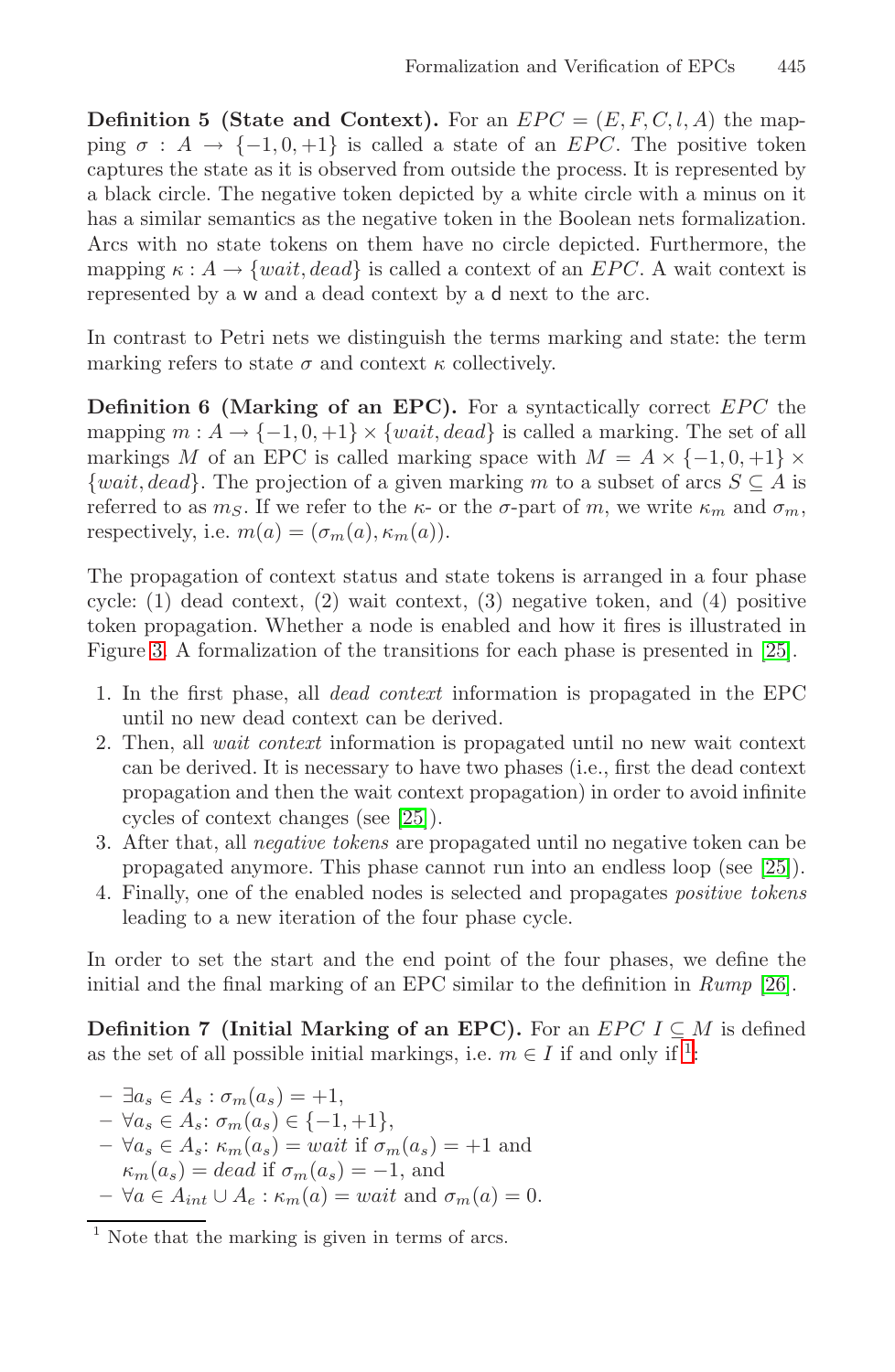

**Fig. 3.** Propagation of context and state in four phases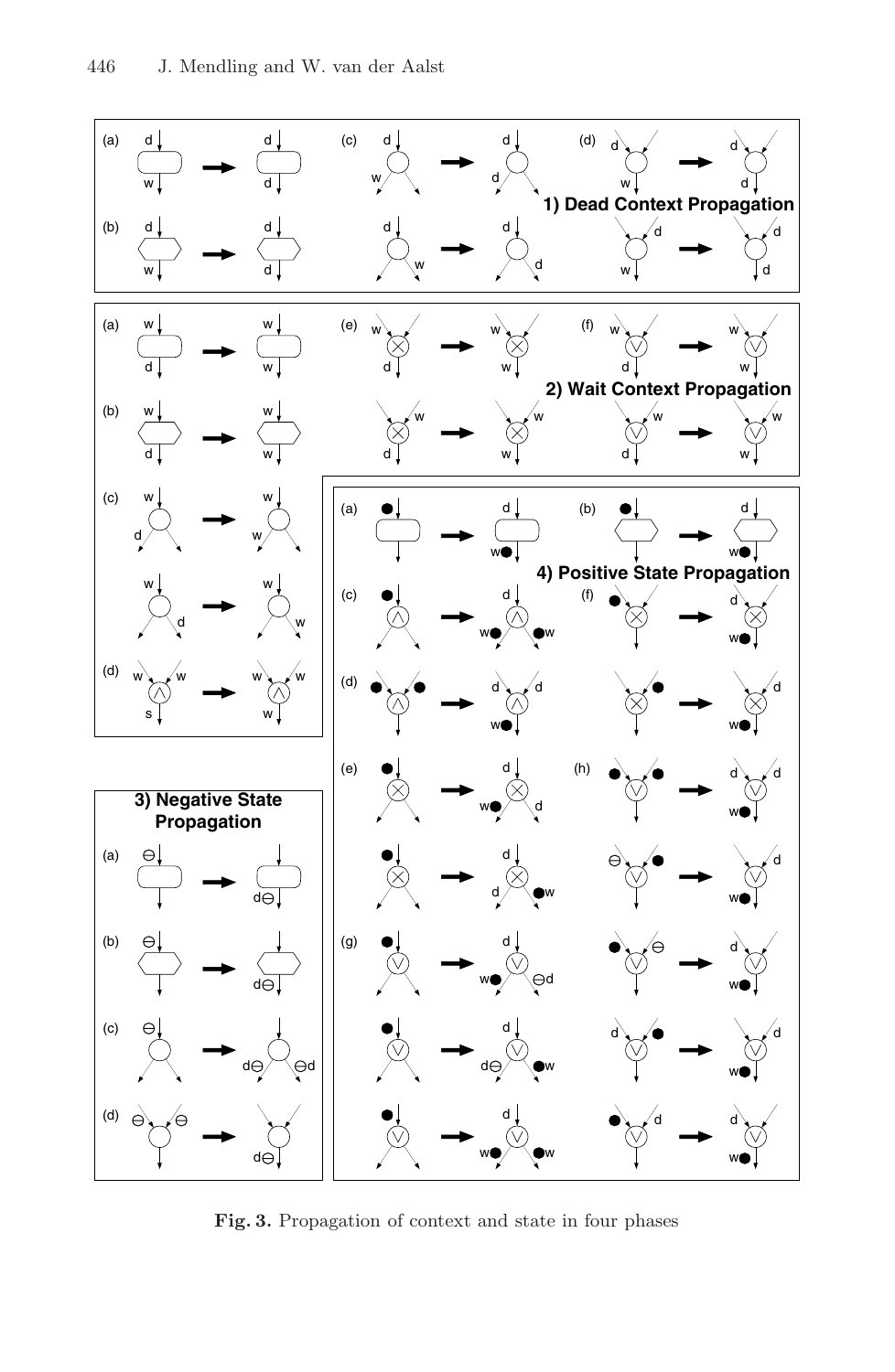**Definition 8 (Final Marking of an EPC).** For an  $EPC O \subseteq M$  is defined as the set of all possible final markings, i.e.  $m \in O$  if and only if:

$$
- \exists a_e \in A_e : \sigma_m(a_e) = +1 \text{ and}
$$
  

$$
- \forall a \in A_{int} \cup A_s : \sigma_m(a) \leq 0.
$$

Initial and final markings are the start and end points for calculating the reachability graph of an EPC. In this context a marking  $m'$  is called reachable<sup>2</sup> from another marking m if and only if after applying the phases of dead and wait context and negative token propagation on  $m$ , there exists a node  $n$  whose firing in the positive token propagation phase produces m'. Then, we write  $m \stackrel{n}{\rightarrow} m'$ , or only  $m \to m'$  if there exists some node n such that  $m \to m'$ . Furthermore, we write  $m_1 \stackrel{\tau}{\rightarrow} m_q$  if there is a firing sequence  $\tau = n_1 n_2 ... n_{q-1}$  that produces from marking  $m_1$  the new marking  $m_q$  with  $m_1 \stackrel{n_1}{\rightarrow} m_2, m_2 \stackrel{n_2}{\rightarrow} ... \stackrel{n_{q-1}}{\rightarrow} m_q$ . If there exists a sequence  $\tau$  exists such that  $m_1 \stackrel{\tau}{\rightarrow} m_q$ , we write  $m_1 \stackrel{*}{\rightarrow} m_q$ . Accordingly, we define the reachability graph RG as follows.

**Definition 9 (Reachability Graph of an EPC).**  $RG \subseteq M_{RG} \rightarrow N \times M_{RG}$ is called the reachability graph of an EPC if and only if:

- (i)  $\forall i \in I : i \in M_{RG}$ .
- (ii)  $\forall m, m' \in RG : (m, n, m') \Leftrightarrow m \stackrel{n}{\rightarrow} m'.$



**Fig. 4.** Applying the Transition Relations

Based on the previous definitions we can discuss the behavior of the unstructured example EPC of Figur[e 2.](#page-14-7) This EPC and three markings are depicted in Figure 4. The first marking shows the example EPC in an initial marking with all start arcs carrying a positive token represented by a black circle. In this marking only the XOR-join  $c_1$  is allowed to fire – the other OR-joins have a *wait* context on one of their incoming arcs; therefore, they are not allowed to fire. In the second  $marking$  a token is propagated from  $c1$ , via synchronizing with the second token at c9, to the AND-split c2. The context of the start arcs has changed to dead, but

 $^{2}$  A formalization of *reachability* is given in [25].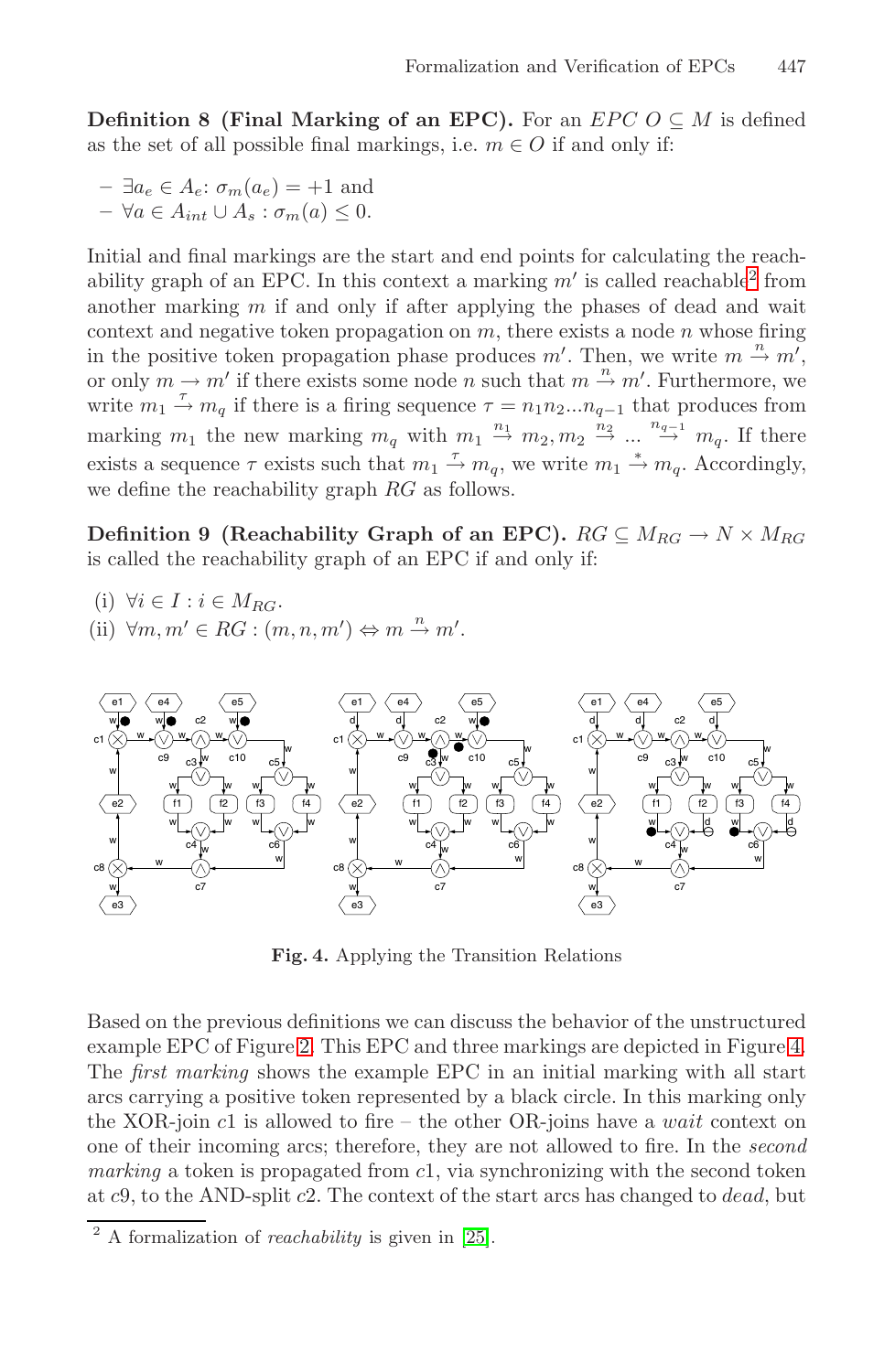#### 448 J. Mendling and W. van der Aalst

the arcs between the connectors  $c1-c9$  and  $c9-c2$  are still in *wait* since a token may arrive here via  $e^2$  on the loop. In order to arrive at the *third marking*, first the connector  $c10$  has to fire. After that both OR-splits  $c3$  and  $c5$  are activated and fire a positive token to the left branch and a negative token to the right branch. After passing functions  $f_1$  to  $f_4$  we achieve the current marking with the OR-joins c4 and c6 being activated since both input arcs carry a token (a positive and a negative). After this marking, the two positive tokens generated by  $c4$  and  $c6$  synchronize at the AND-join  $c7$ . Then the loop can be run again, or the end arc can be reached. The loop can be executed without a problem since both OR-joins c9 and c10 have a dead context on the arcs coming from the start events. Therefore, the OR-join can fire using the last transition rule of (h) in positive state propagation.



**Fig. 5.** Reachability Graph for the unstructured example EPC

We have implemented the reachability graph calculation as a conversion plugin for the ProM framework [27]. Figure 5 displays the reachability graph of the unstructured example EPC that we used to illustrate the behavioral semantics. It can be seen that this graph is already quite complex for a small EPC. The complexity of this example basically stems from three facts. First, there are seven different initial markings. Second, parts of the loop can be executed in concurrency. Third, there are two OR-splits that both can activate either one or the other or both output arcs. Similar to the state explosion in Petri nets, the calculation of the reachability (or coverability) graph can turn out to be very inefficient for verification. Therefore, we discuss an EPC-specific variant of soundness and it verification using reduction rules in the following section.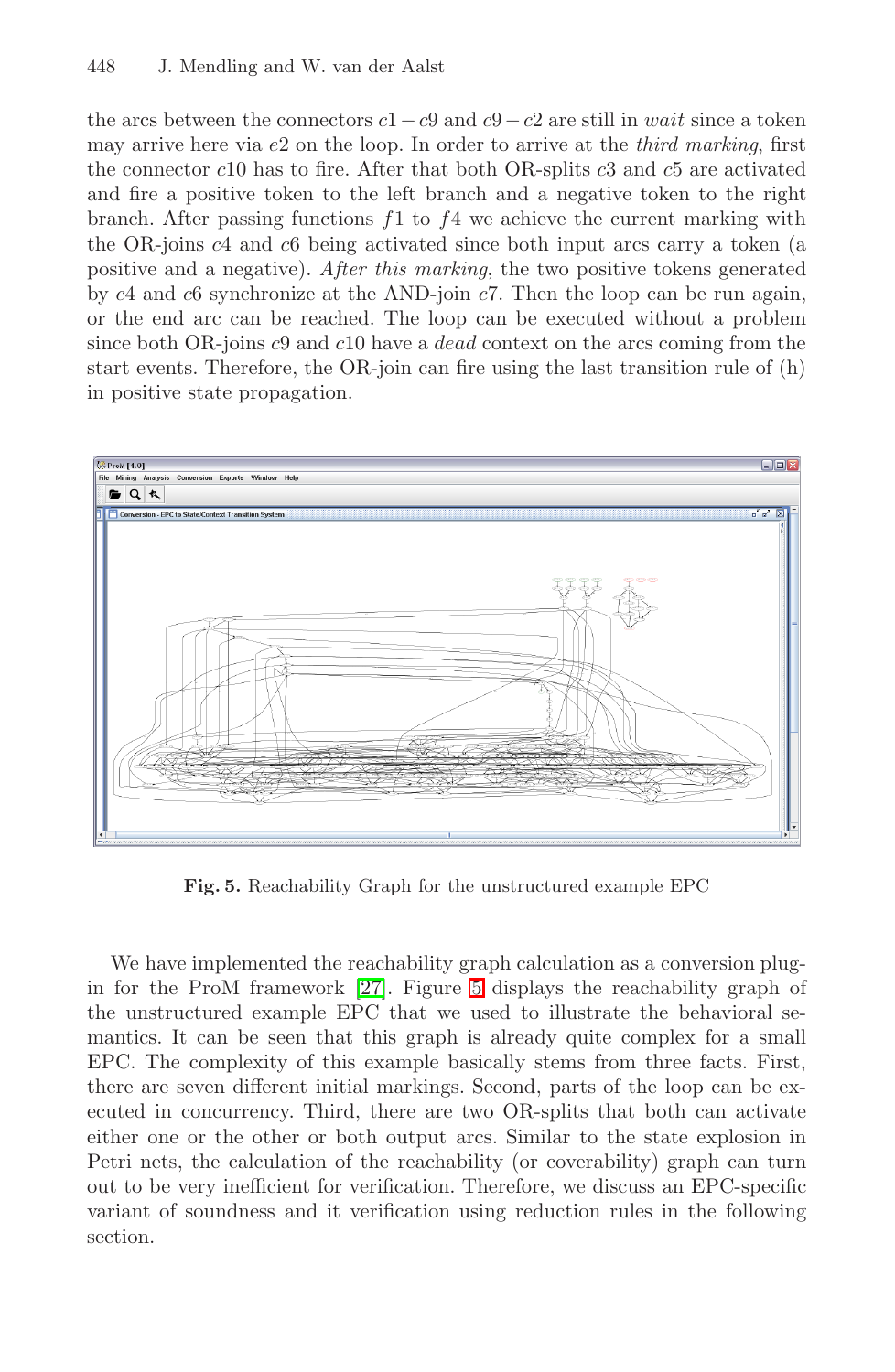# <span id="page-10-0"></span>**4 [EP](#page-14-9)C Verification Based on Reduction Rules**

Soundness is an important correctness criterion for business process models introduced in [28]. The original soundness property is defined for a Workflow net, a Petri net with one source and one sink, and requires that (i) for every state reachable from the source, there exists a firing sequence to the sink (option to complete); (ii) the state with a token in the sink is the only state reachable from the initial state with at least one token in it (proper completion); and (iii) there are no dead transitions [28]. For EPCs, this definition cannot be used directly since EPCs may have multiple start and end events. Based on the definitions of the initial and final marking of an EPC, we define soundness of an EPC analogously to soundness of Workflow nets.

**Definition 10 (Soundness of an EPC).** An *EPC* is sound if there is a set of initial markings  $I$  such that:

- (i) For each start-arc  $a_s$  there exists an initial marking  $i \in I$  where the arc (and hence the corresponding start event) holds a positive token. Formally:  $\forall a_s \in A_s : \exists i \in I : \sigma_i(a_s) = +1$  $\forall a_s \in A_s : \exists i \in I : \sigma_i(a_s) = +1$  $\forall a_s \in A_s : \exists i \in I : \sigma_i(a_s) = +1$
- (ii) For every marking m reachable from an initial state  $i \in I$ , there exists a firing sequence leading from marking m to a final marking  $o \in O$ . Formally:  $\forall i \in I : \forall m \in M \ (i \stackrel{*}{\rightarrow} m) \Rightarrow \exists o \in O \ (m \stackrel{*}{\rightarrow} o)$
- (iii) The final markings  $o \in O$  are the only markings reachable from a marking  $i \in I$  such that there is no node that can fire. Formally:  $\forall m \in M : \nexists m'(m \rightarrow m') \Rightarrow m \in O$

Given this definition, the EPCs of Figures 1 and Figure 2 are sound, and any initial marking of the second must include the state  $\sigma_i(e_1, c_1) = +1$  for all  $i \in I$ .

Related to this soundness definition, we identify a set of reduction rules that is soundness preserving. A reduction rule  $T$  is a binary relation that transforms a source  $EPC_1$  to a simpler target  $EPC_2$  that has less nodes and/or arcs (cf. e.g. [6]). A reduction rule is bound to a condition that defines for which arcs and nodes it is applicable. The reduction rules for sound EPCs include (1) Sequence Elimination, (2) Block Reduction, (3) Simple Loop Reduction, (4) Join Reduction, ([5\)](#page-5-0) Split Reduction, (6) Start-Join Reduction, and (7) Split-End Reduction (see Figure 6). Some of these rules (i.e.,1-5) were defined in previous work by [5]. In the following we sketch why these rules are soundness preserving for the given EPC semantics definition.

**(1) Sequence Elimination:** An element n with one input and one output arc can be eliminated. This rule is applicable for functions and intermediate events, but also connectors with such cardinality can be produced by the other rules. As mentioned before in Def. 4, these connectors are treated as if they were events. The idea for proving that the rule preserves soundness can be sketched as follows. Based on the soundness of the unreduced  $EPC<sub>1</sub>$  we have to show that the reduced  $EPC_2$  is also sound. In order to meet (i) we consider  $I_2 = I_1$  of  $EPC_1$ . For (ii) we consider the node x that enables n, i.e.  $m_1 \stackrel{x}{\rightarrow} m_2$ , and the firing of n, i.e.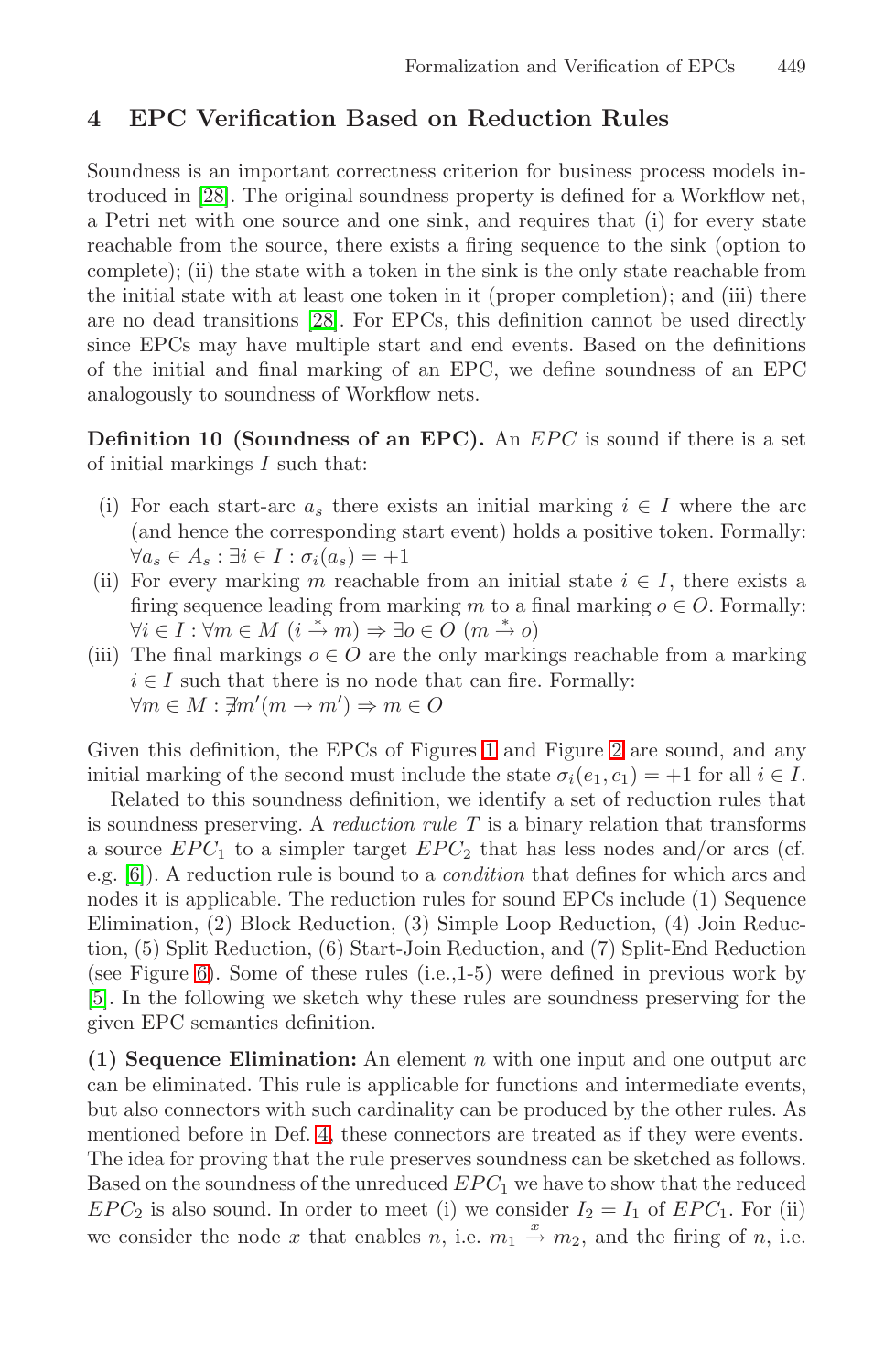

**Fig. 6.** Soundness preserving reduction rules for EPCs

 $m_2 \stackrel{n}{\rightarrow} m_3$  of  $EPC_1$ . Obviously, in  $EPC_2$  every marking that corresponds to  $m_3$ is reachable from  $m_1$  by firing x. Therefore, still for all markings that can be reached from some initial marking, some final marking is reachable. Since no new transitions are introduced, the final markings are still the only markings that meet (iii). Therefore,  $EPC_2$  is also sound.

**(2) Block Reduction:** Multiple arcs from split- to join-connectors of the same type can be fused to a single arc. This might result in connectors with one input and one output arc. The above argument also holds for this reduction, but it must be adapted to cover all states that might be produced by firing  $c_1$ .

**(3) Simple Loop Reduction:** The arc from an XOR-split to an XOR-join can be deleted if there is also an arc from the join to the split. This rule might produce connectors with one input and one output arc. The above argument also holds for this rule.

**(4) Join Reduction:** Multiple join connectors having the same label are merged to one join. The above argument on soundness can be adapted here.

**(5) Split Reduction:** Multiple split connectors are reduced to one split. The above argument can be adapted for this rule.

**(6) Start-Join Reduction:** Multiple start events that are merged to one start event. We replace the two joined start events of  $EPC<sub>1</sub>$  in each initial marking by the merged start event such that (i) is met for  $EPC_2$ . Since any marking that is reachable by firing the join in  $EPC<sub>1</sub>$  is also reachable directly from the start event in  $EPC_2$ , but no additional marking is reached, (ii) and (iii) hold respectively for  $EPC_2$ . Therefore,  $EPC_2$  is sound.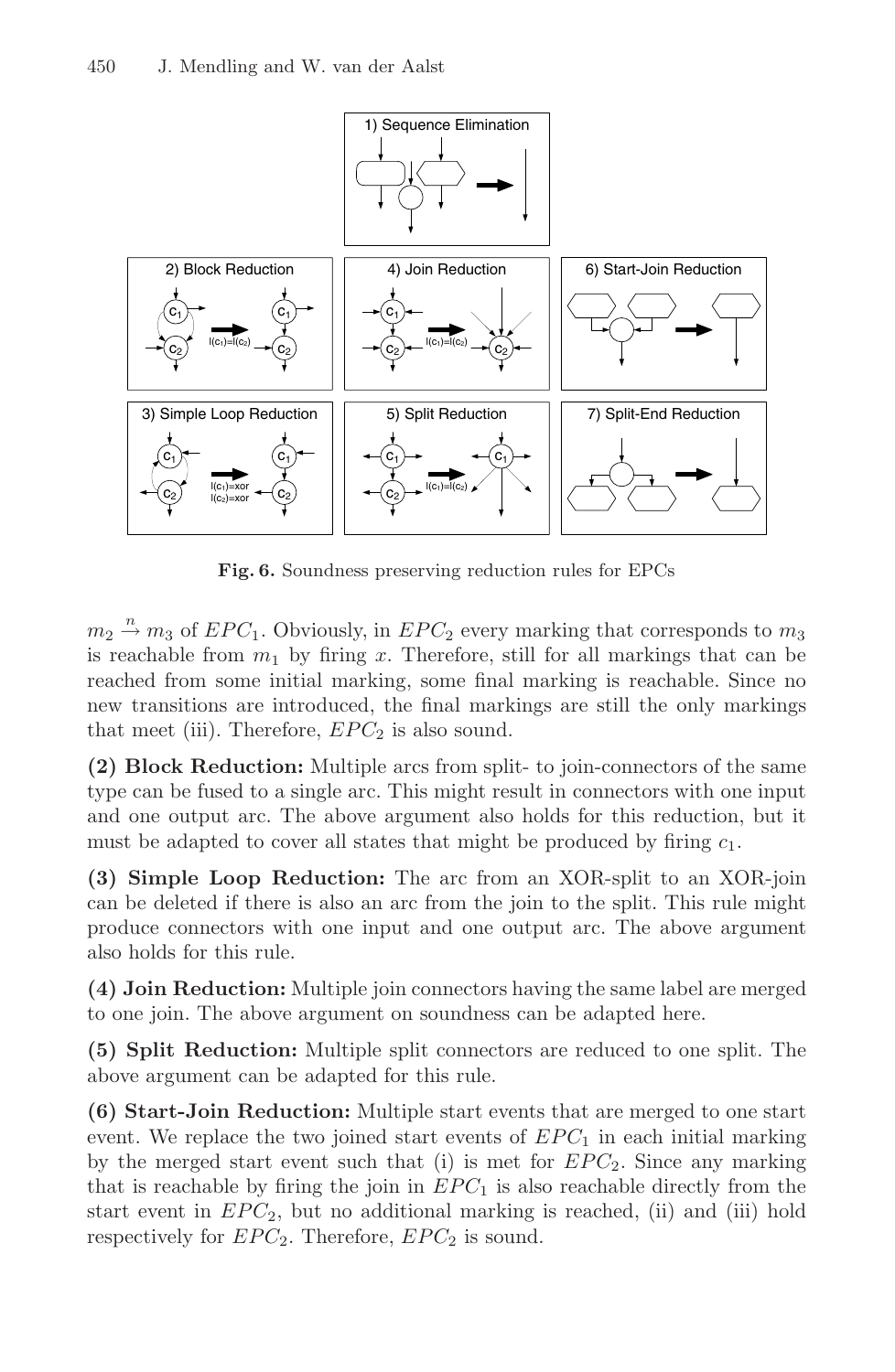

**Fig. 7.** Examples from the SAP reference model

<span id="page-12-1"></span>**(7) Split-End Reduction:** Splits to multiple end events can be reduced to one end event. The above argument can be adapted for this rule.

<span id="page-12-0"></span>Based on these reduction rules, it can be shown that the structured EPC of Figure 1 is indeed sound. Beyond that, we have implemented the reduction rules [for](#page-12-1) EPCs that are available as ARIS XML files. Figure 7 shows two EPCs from the SAP reference model [29]. Both these models were analyzed with an existing verification approach based on the relaxed soundness criterion [13]. Even though they are relaxed sound, they still have structural problems. Using reduction rules we found that the EPCs are not sound according to the definition reported in this paper. In both models there are OR-splits that are joined with an XOR. The website http://wi.wu-wien.ac.at/epc offers an interface to the implementation of the reduction rules. Uploading an ARIS XML file generates an error report such as shown in Figure 7.

# **5 Contribution and Limitations**

In this paper we presented a novel semantics definition for EPCs covering also the behavior of the OR-join. In contrast to existing semantical proposals for business process modeling languages with OR-joins, our definition provides semantics that are (1) applicable for any EPC without imposing a restriction on the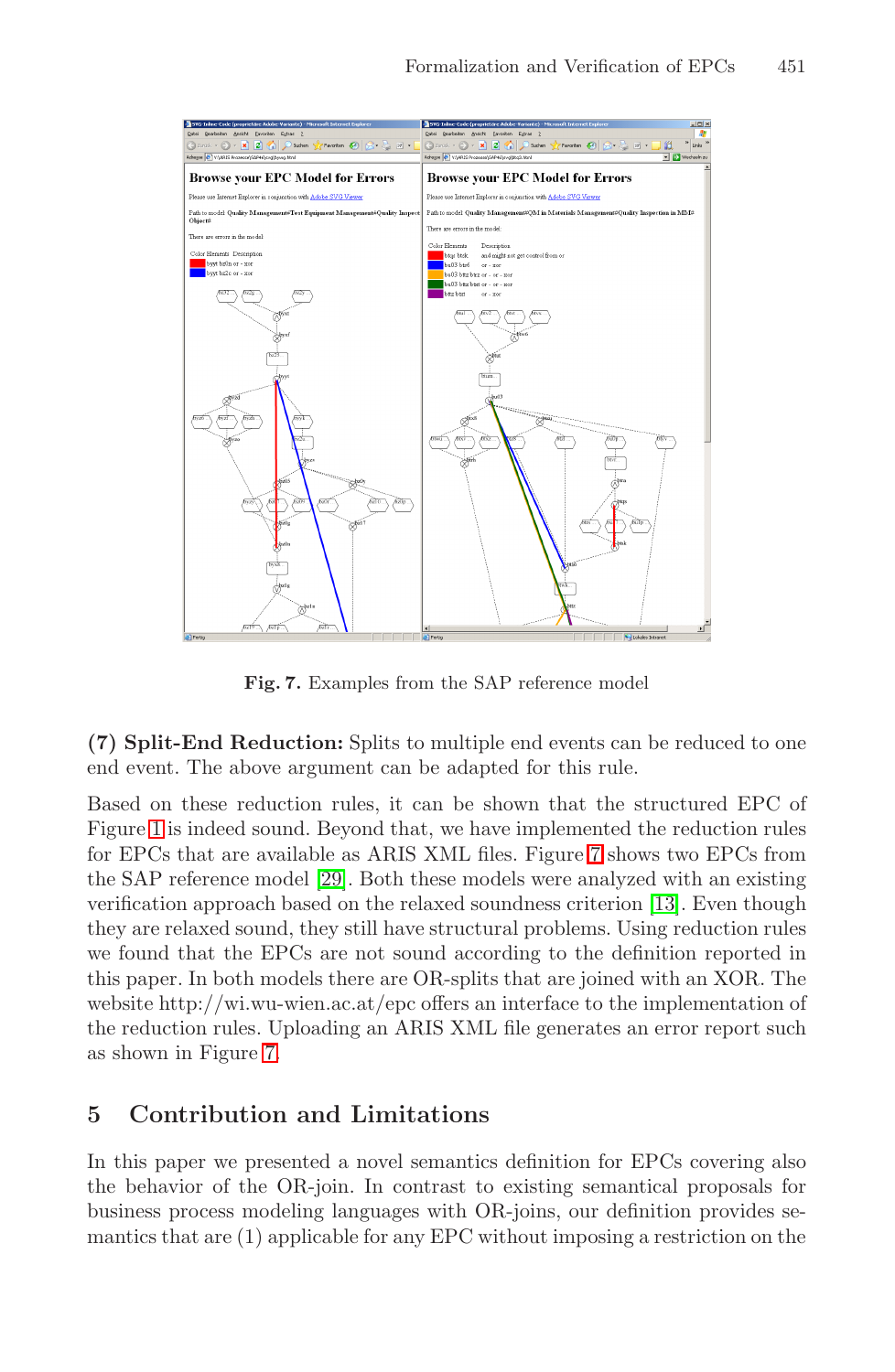syntax, and (2) intuitive since structuredness of the process model yields sound behavior. This is an important finding because there is up to now no solution reported that covers both aspects (1) and (2) in a formalization of the OR-join. Furthermore, the reduction rules that we presented and their implementation as a web interface are a useful tool for the verification of EPCs. In particular, the start-join and the split-end reduction rule directly address the definition of a soundness notion for EPCs. Moreover, they provide a novel solution for the problem of multiple start and end events in an EPC which is not appropriately covered by existing approaches so far. Still, our approach has a limitation with respect to the completeness of the reduction rules. While for free-choice Petri nets there is a complete set of reduction rules, this completeness is not achieved by the seven rules for EPCs. In future work, we aim to enhance our set by adding further rules in order to provide for an efficient verification of EPC soundness.

# **References**

- 1. Keller, G., N¨uttgens, M., Scheer, A.W.: Semantische Prozessmodellierung auf der Grundlage Ereignisgesteuerter Prozessketten (EPK). Heft 89, Institut für Wirtschaftsinformatik, Saarbrücken, Germany (1992)
- <span id="page-13-11"></span>2. Kindler, E.: On the semantics of EPCs: Resolving the vicious circle. Data Knowl. Eng. 56, 23–40 (2006)
- <span id="page-13-0"></span>3. Sadiq, W., Orlowska, M.E.: Applying graph reduction techniques for identifying structural conflicts in process models. In: Jarke, M., Oberweis, A. (eds.) CAiSE 1999. LNCS, vol. 1626, pp. 195–209. Springer, Heidelberg (1999)
- <span id="page-13-1"></span>4. Kiepuszewski, B., ter Hofstede, A.H.M., Bussler, C.: On structured workflow modelling. In: Wangler, B., Bergman, L. (eds.) CAiSE 2000. LNCS, vol. 1789, pp. 431–445. Springer, Heidelberg (2000)
- <span id="page-13-2"></span>5. van Dongen, B., van der Aalst, W., Verbeek, H.M.W.: Verification of EPCs: Using reduction rules and petri nets. In: Pastor, Ó., Falcão e Cunha, J.F. (eds.) CAiSE 2005. LNCS, vol. 3520, pp. 372–386. Springer, Heidelberg (2005)
- <span id="page-13-3"></span>6. Esparza, J.: Reduction and synthesis of live and bounded free choice petri nets. Information and Computation 114, 50–87 (1994)
- <span id="page-13-4"></span>7. van der Aalst, W., Hirnschall, A., Verbeek, H.: An Alternative Way to Analyze Workflow Graphs. In: Banks-Pidduck, A., Mylopoulos, J., Woo, C., Ozsu, M. (eds.) CAiSE 2002. LNCS, vol. 2348, pp. 535–552. Springer, Heidelberg (2002)
- <span id="page-13-5"></span>8. Chen, R., Scheer, A.W.: Modellierung von Prozessketten mittels Petri-Netz-Theorie. Heft 107, Institut für Wirtschaftsinformatik, Saarbrücken (1994)
- <span id="page-13-6"></span>9. Rittgen, P.: Paving the Road to Business Process Automation. In: Proc. of ECIS 2000. pp. 313–319 (2000)
- <span id="page-13-7"></span>10. Langner, P., Schneider, C., Wehler, J.: Petri Net Based Certification of Event driven Process Chains. In: Desel, J., Silva, M. (eds.) ICATPN 1998. LNCS, vol. 1420, Springer, Heidelberg (1998)
- <span id="page-13-8"></span>11. Leymann, F., Altenhuber, W.: Managing business processes as an information resource. IBM Systems Journal 33, 326–348 (1994)
- <span id="page-13-9"></span>12. van der Aalst, W.: Formalization and Verification of Event-driven Process Chains. Information and Software Technology 41, 639–650 (1999)
- <span id="page-13-10"></span>13. Dehnert, J., Rittgen, P.: Relaxed Soundness of Business Processes. In: Dittrich, K.R., Geppert, A., Norrie, M.C. (eds.) CAiSE 2001. LNCS, vol. 2068, pp. 151–170. Springer, Heidelberg (2001)